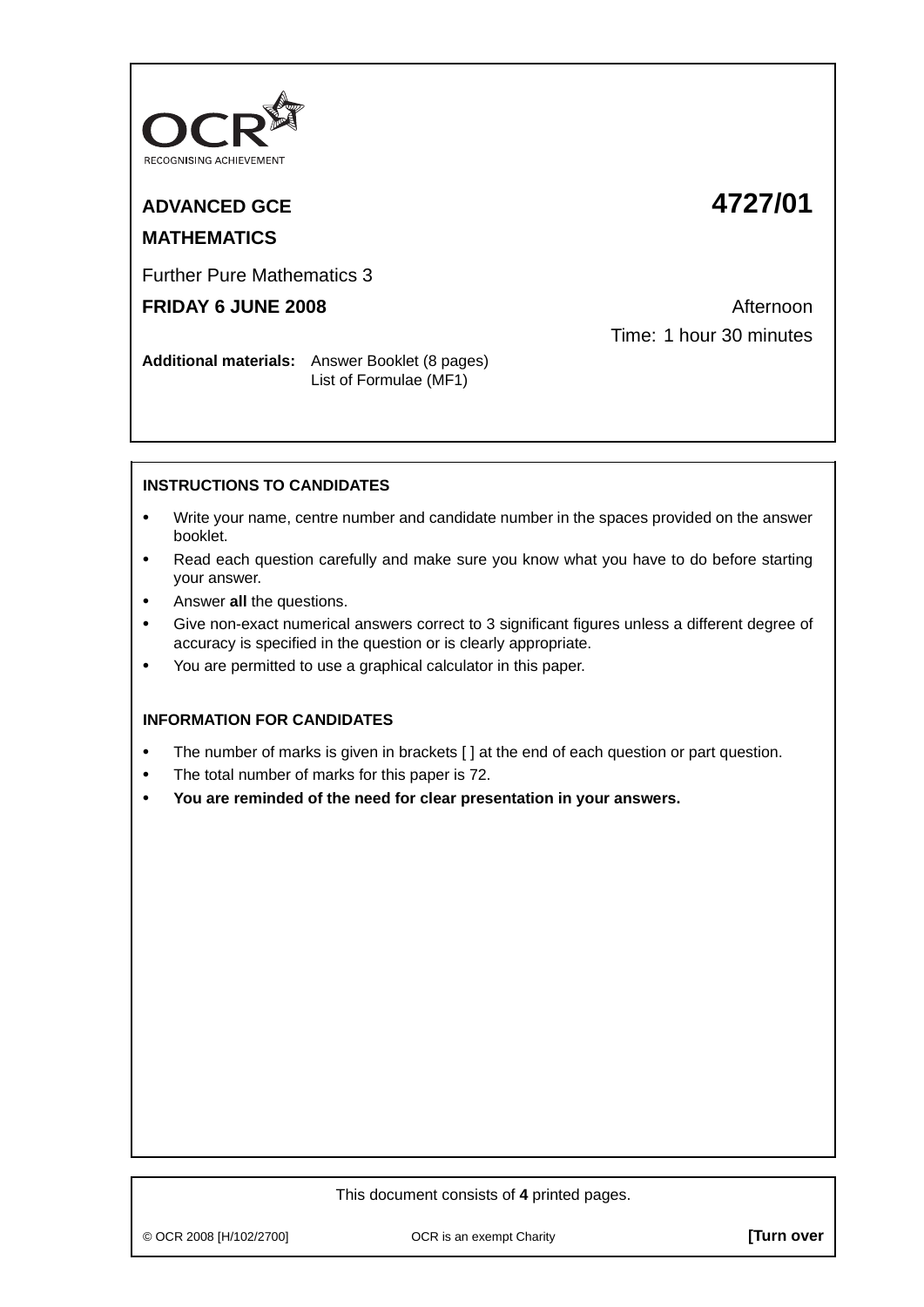- **1 (a)** A cyclic multiplicative group *G* has order 12. The identity element of *G* is *e* and another element is *r*, with order 12.
	- (i) Write down, in terms of *e* and *r*, the elements of the subgroup of *G* which is of order 4. [2]
	- **(ii)** Explain briefly why there is no proper subgroup of *G* in which two of the elements are *e* and  $r$ . [1]
	- **(b)** A group *H* has order *mnp*, where *m*, *n* and *p* are prime. State the possible orders of proper subgroups of  $H$ . [2]
- **2** Find the acute angle between the line with equation  $\mathbf{r} = 2\mathbf{i} + 3\mathbf{k} + t(\mathbf{i} + 4\mathbf{j} \mathbf{k})$  and the plane with  $\text{equation } \mathbf{r} = 2\mathbf{i} + 3\mathbf{k} + \lambda(\mathbf{i} + 3\mathbf{j} + 2\mathbf{k}) + \mu(\mathbf{i} + 2\mathbf{j} - \mathbf{k}).$  [7]
- **3** (i) Use the substitution  $z = x + y$  to show that the differential equation

$$
\frac{dy}{dx} = \frac{x+y+3}{x+y-1}
$$
 (A)

may be written in the form 
$$
\frac{dz}{dx} = \frac{2(z+1)}{z-1}
$$
. [3]

- **(ii)** Hence find the general solution of the differential equation (A). [4]
- **4** (i) By expressing cos  $\theta$  in terms of  $e^{i\theta}$  and  $e^{-i\theta}$ , show that

$$
\cos^5 \theta \equiv \frac{1}{16} (\cos 5\theta + 5\cos 3\theta + 10\cos \theta). \tag{5}
$$

- (ii) Hence solve the equation  $\cos 5\theta + 5 \cos 3\theta + 9 \cos \theta = 0$  for  $0 \le \theta \le \pi$ . [4]
- **5** Two lines have equations

$$
\frac{x-k}{2} = \frac{y+1}{-5} = \frac{z-1}{-3}
$$
 and 
$$
\frac{x-k}{1} = \frac{y+4}{-4} = \frac{z}{-2}
$$
,

where *k* is a constant.

- **(i)** Show that, for all values of *k*, the lines intersect, and find their point of intersection in terms of *k*. [6]
- (ii) For the case  $k = 1$ , find the equation of the plane in which the lines lie, giving your answer in the form  $ax + by + cz = d$ . [4] form  $ax + by + cz = d$ .
- **6** The operation  $\circ$  on real numbers is defined by  $a \circ b = a|b|$ .
	- **(i)** Show that is not commutative. [2]
	- **(ii)** Prove that is associative. [4]
	- **(iii)** Determine whether the set of real numbers, under the operation ∘, forms a group. [4]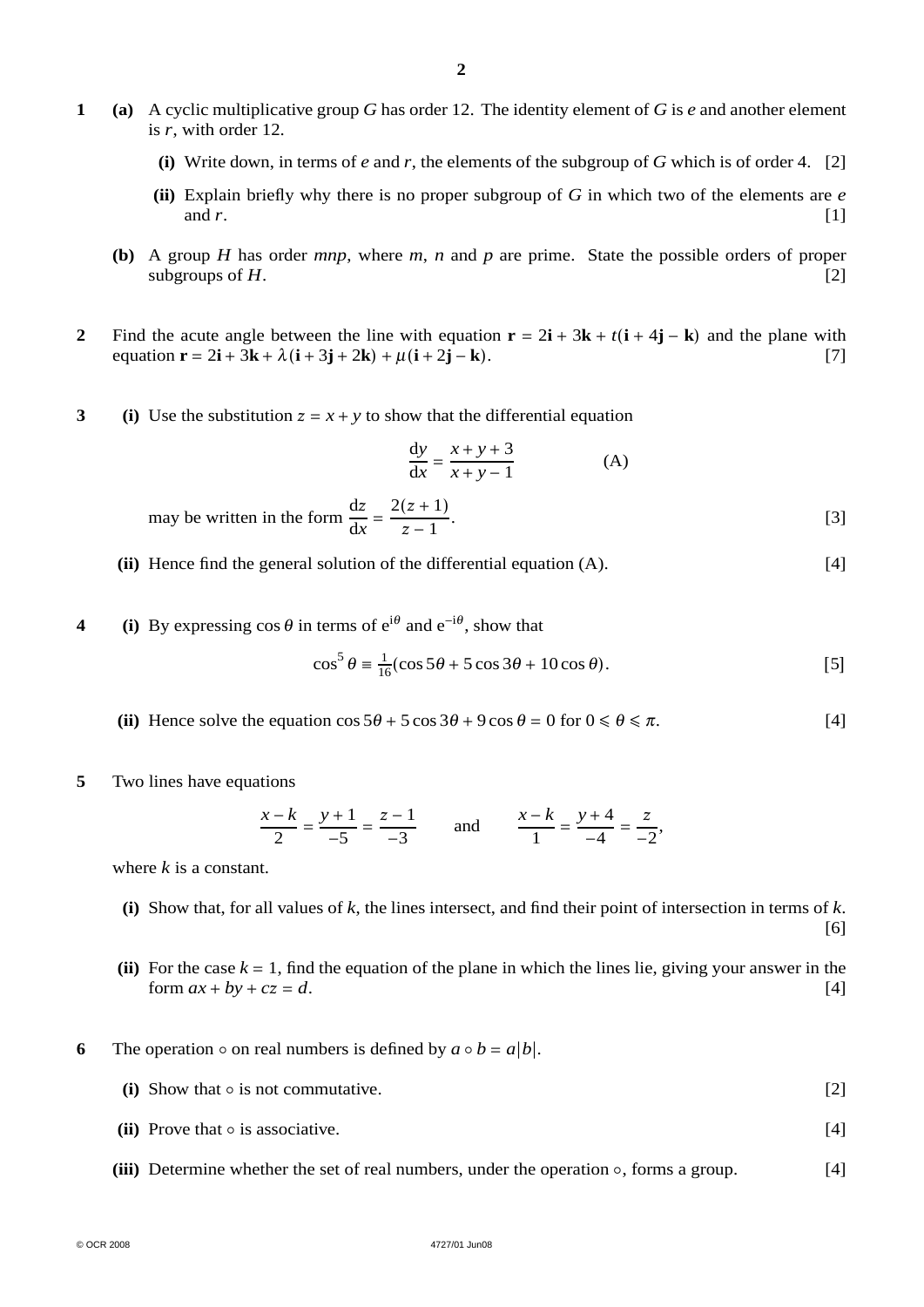**7** The roots of the equation  $z^3 - 1 = 0$  are denoted by 1,  $\omega$  and  $\omega^2$ .

- **(i)** Sketch an Argand diagram to show these roots. [1]
- **(ii)** Show that  $1 + \omega + \omega^2 = 0$ . [2]
- **(iii)** Hence evaluate

(a) 
$$
(2 + \omega)(2 + \omega^2)
$$
, [2]

**(b)** 
$$
\frac{1}{2+\omega} + \frac{1}{2+\omega^2}
$$
 [2]

**(iv)** Hence find a cubic equation, with integer coefficients, which has roots 2,  $\frac{1}{2}$  $2 + \omega$ and  $\frac{1}{2 + \omega^2}$ . [4]

**8 (i)** Find the complementary function of the differential equation

$$
\frac{d^2y}{dx^2} + y = \csc x.
$$
 [2]

- (ii) It is given that  $y = p(\ln \sin x) \sin x + qx \cos x$ , where *p* and *q* are constants, is a particular integral of this differential equation.
	- (a) Show that  $p 2(p + q) \sin^2 x \equiv 1$ . [6]
	- **(b)** Deduce the values of  $p$  and  $q$ . [2]
- (iii) Write down the general solution of the differential equation. State the set of values of  $x$ , in the interval  $0 \le x \le 2\pi$ , for which the solution is valid, justifying your answer. [3]